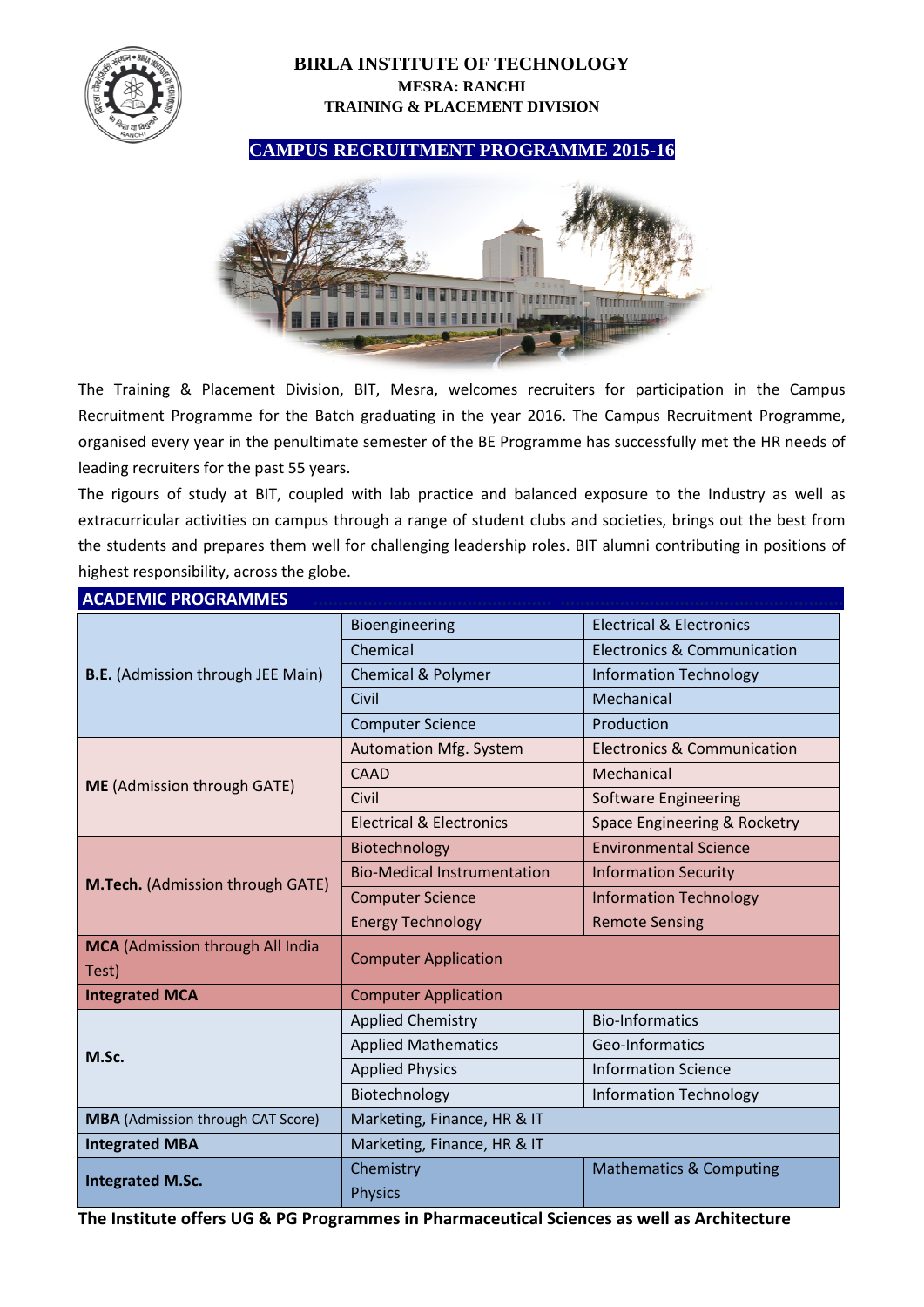

# **CAMPUS VISIT-FACILITATION**

#### **Pre-visit Initiatives:**

The Institute welcomes and facilitates early Pre-Placement Talks/Presentations. All Job Notifications along with any other material provided by the recruiters are displayed on the student's portal as well as the notice boards.

Students apply online against the Recruitment Notifications and their details are provided to the recruiters on an excel sheet. Soft copies of resume's are also forwarded, if so required, through e-mail.

### **During the Campus Visit**

The Institute's auditorium is well equipped with the audio-visual facilities for presentations. Adequate space is provided for the written tests that are a part of the selection process. Large halls with every convenience are kept ready solely for this purpose. For online tests computer labs, fully networked and connected to a 1 GBPS network are provided. 250 students can take the online test at one time.

For stay on campus, arrangements are made, on request, at the Institute's well appointed guesthouses that are equipped to provide for every requirement of BIT's guests. The Institute also arranges for Airport/Railway Station pick-up, if required.

The Placement block has well designed and centrally air-conditioned facilities for conducting GD's & Interviews. A dedicated team of student placement coordinators actively support the campus recruitment process.